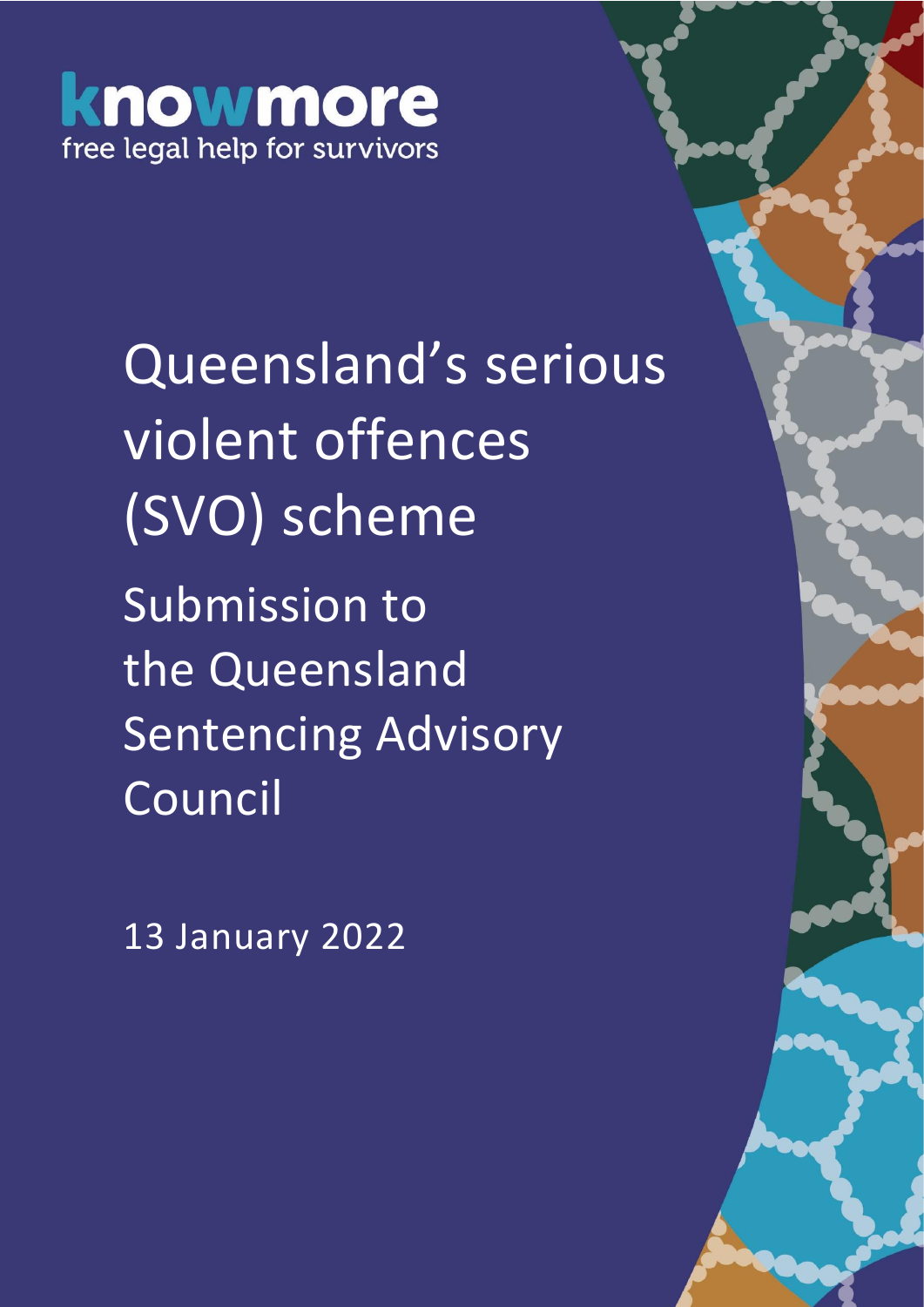## **Table of Contents**

| About knowmore New York New York 1980                                                   |    |
|-----------------------------------------------------------------------------------------|----|
|                                                                                         | 3  |
|                                                                                         | 3  |
| knowmore's submission<br><u> 1980 - Johann Barn, mars et al. (b. 1980)</u>              |    |
| Victim satisfaction with the SVO scheme and court sentencing practices 5                |    |
| Automatic operation of the SVO scheme and parole eligibility _________________________9 |    |
| Mandatory sentencing practices and human rights considerations                          | 10 |
| Other issues not addressed - consequences for survivors of child sexual abuse convicted |    |
| of serious violent offences                                                             | 14 |
| <b>Conclusion</b>                                                                       |    |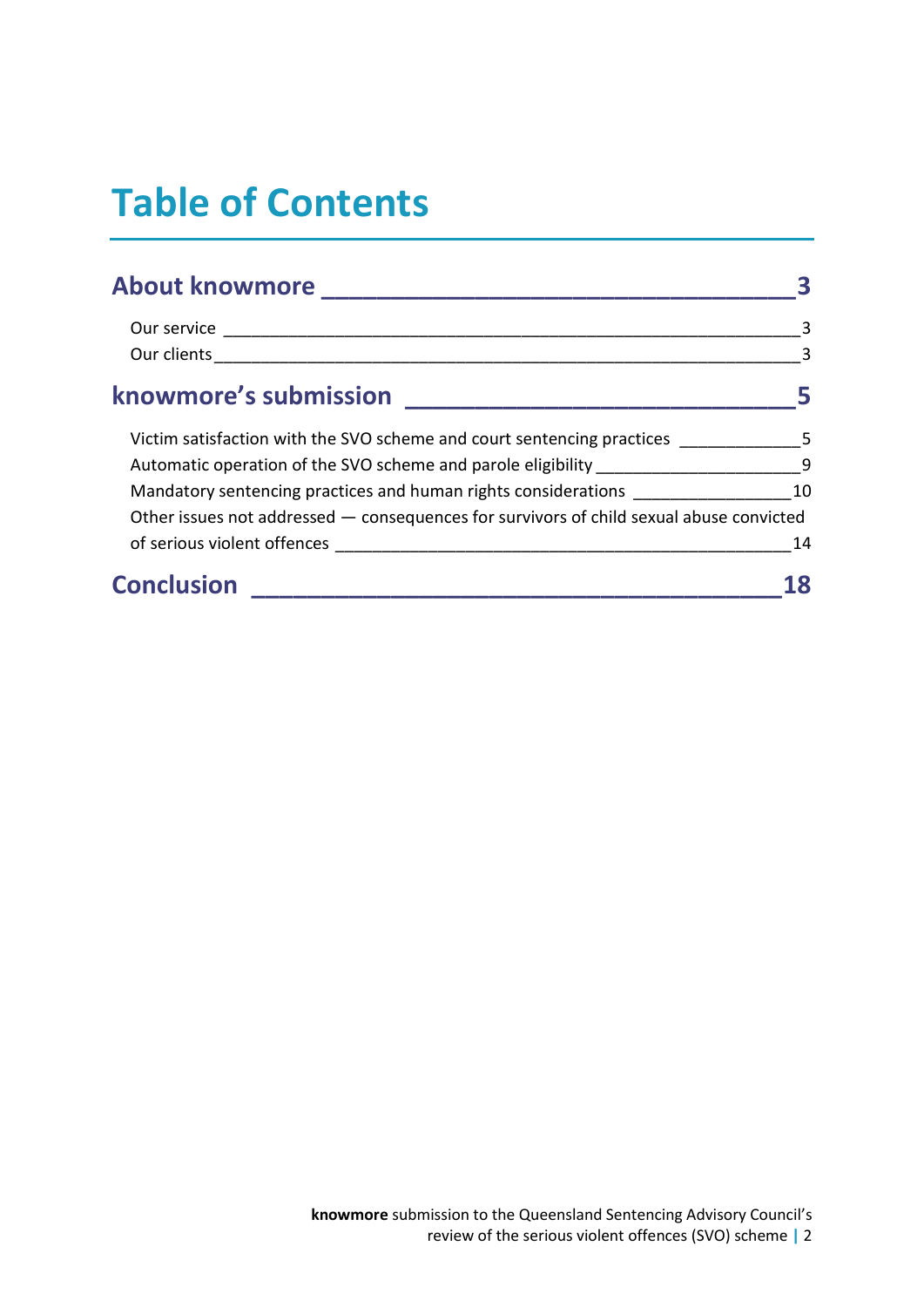## <span id="page-2-0"></span>**About knowmore**

### <span id="page-2-1"></span>**Our service**

knowmore legal service (knowmore) is a nation-wide, free and independent community legal centre providing legal information, advice, representation and referrals, education and systemic advocacy for victims and survivors of child abuse. Our vision is a community that is accountable to survivors and free of child abuse. Our mission is to facilitate access to justice for victims and survivors of child abuse and to work with survivors and their supporters to stop child abuse.

Our service was established in 2013 to assist people who were engaging with or considering engaging with the Royal Commission into Institutional Responses to Child Sexual Abuse (the Royal Commission). From 1 July 2018, knowmore has been funded to deliver legal support services to assist survivors of institutional child sexual abuse to access their redress options, including under the National Redress Scheme (NRS).

knowmore is funded by the Commonwealth Government, represented by the Attorney-General's Department and the Department of Social Services. knowmore also receives funding to deliver financial counselling services to people participating in the NRS, and to work with other services in the NRS support network to support and build their capability.

knowmore uses a multidisciplinary model to provide trauma-informed, client-centred and culturally safe legal assistance to clients. knowmore has offices in Sydney, Melbourne, Brisbane and Perth. Our service model brings together lawyers, social workers and counsellors, Aboriginal and Torres Strait Islander engagement advisors and financial counsellors to provide coordinated support to clients.

### <span id="page-2-2"></span>**Our clients**

In our Royal Commission-related work, from July 2013 to the end of March 2018, knowmore assisted 8,954 individual clients. The majority of those clients were survivors of institutional child sexual abuse. Almost a quarter (24%) of the clients assisted during our Royal Commission work identified as Aboriginal and/or Torres Strait Islander peoples.

Since the commencement of the National Redress Scheme for survivors of institutional child sexual abuse on 1 July 2018 to 30 November 2021, knowmore has received 56,299 calls to its 1800 telephone line and has completed intake processes for, and has assisted or is currently assisting, 10,318 clients. Thirty-two per cent of knowmore's clients identify as Aboriginal and/or Torres Strait Islander peoples. A fifth (20%) of clients are classified as priority clients due to advanced age and/or immediate and serious health concerns including terminal cancer or other life-limiting illness.<sup>1</sup>

<sup>1</sup> As of 30 November 2021. See knowmore, *Service Snapshot November 2021*, [<knowmore.org.au/wp-content/uploads/2021/12/Infographic-November-2021.pdf>](https://knowmore.org.au/wp-content/uploads/2021/12/Infographic-November-2021.pdf).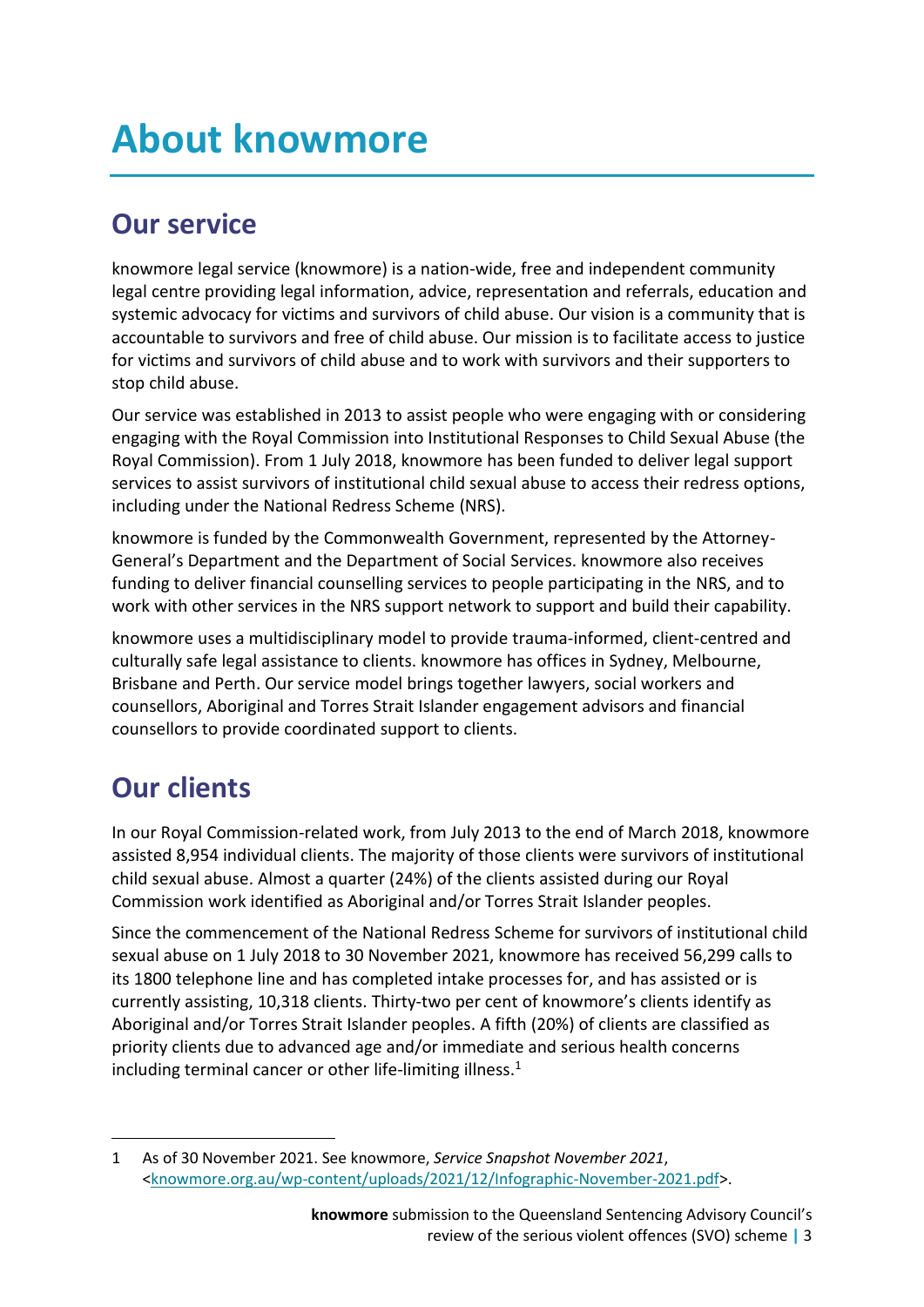#### **Our clients in Queensland**

knowmore has a significant client base in Queensland — 30 per cent of our current clients reside in the state. Our client group and our service therefore have a strong interest in sentencing practices impacting victims and survivors of child sexual abuse.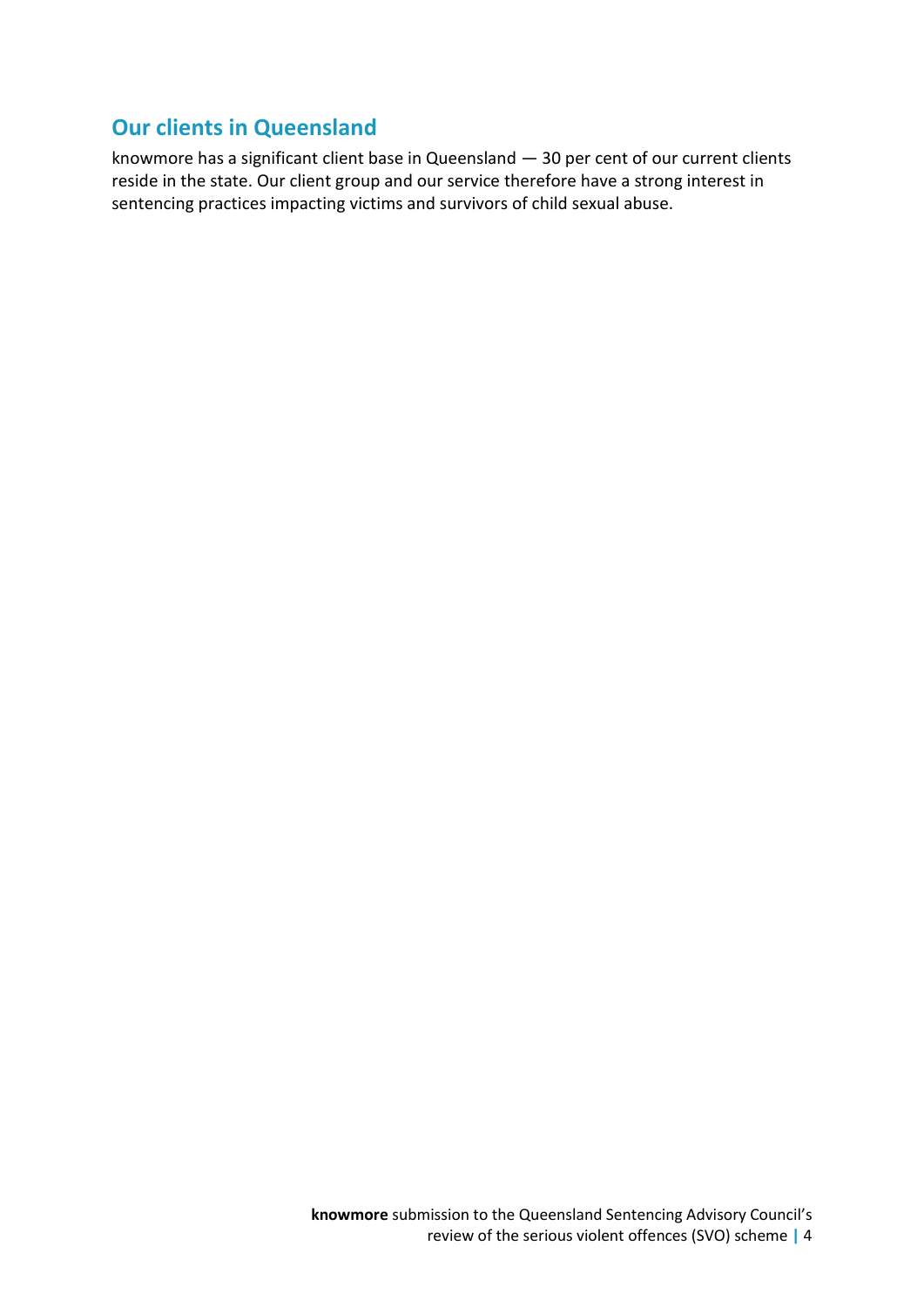## <span id="page-4-0"></span>**knowmore's submission**

We thank the Queensland Sentencing Advisory Council (the Council) for the opportunity to make a submission to this important review.

In considering the Issues Paper released on 4 November 2021, knowmore has reflected on key findings and recommendations from the Royal Commission into Institutional Responses to Child Sexual Abuse (the Royal Commission), in addition to its own work with survivors of child sexual abuse. These perspectives inform our submission and the suggestions made as to how sentencing practices in Queensland can be improved.

Our submission addresses some, but not all, of the questions set out in the Council's Issues Paper. In the following sections, we discuss:

- Victim satisfaction with the serious violent offences (SVO) scheme and court sentencing practices, given victim-survivor perspectives with regard to the sentencing of perpetrators of child sexual abuse.
- The automatic operation of the SVO scheme and parole eligibility.
- Mandatory sentencing practices and human rights considerations.
- Consequences of the SVO scheme for survivors of child sexual abuse who are themselves convicted of an SVO, especially in terms of their eligibility for the National Redress Scheme (NRS).

In summary, perpetrators of child sexual abuse should receive and serve significant sentences that reflect the terrible abuse survivors experience and the enduring impacts of that abuse. Rather than a mandatory sentencing scheme, knowmore supports a model that includes a presumption that perpetrators of child sexual abuse will spend a significant amount of time in custody, in conjunction with appropriate supervision upon release on parole. Our submission outlines the importance of judicial discretion in striking a balance between this, and the original objectives of the SVO scheme. A presumptive model would provide courts with discretion in imposing appropriate sentences, avoid human rights concerns regarding mandatory sentencing, and avoid the unintended consequences of the SVO scheme, as detailed later in our submission.

### <span id="page-4-1"></span>**Victim satisfaction with the SVO scheme and court sentencing practices**

- 3. Is the current scheme meeting its intended objectives?
- 10. Does the current application of the scheme and anomalies in its structure and operation create inconsistencies or other problems? How might these be overcome?

**knowmore** submission to the Queensland Sentencing Advisory Council's review of the serious violent offences (SVO) scheme **|** 5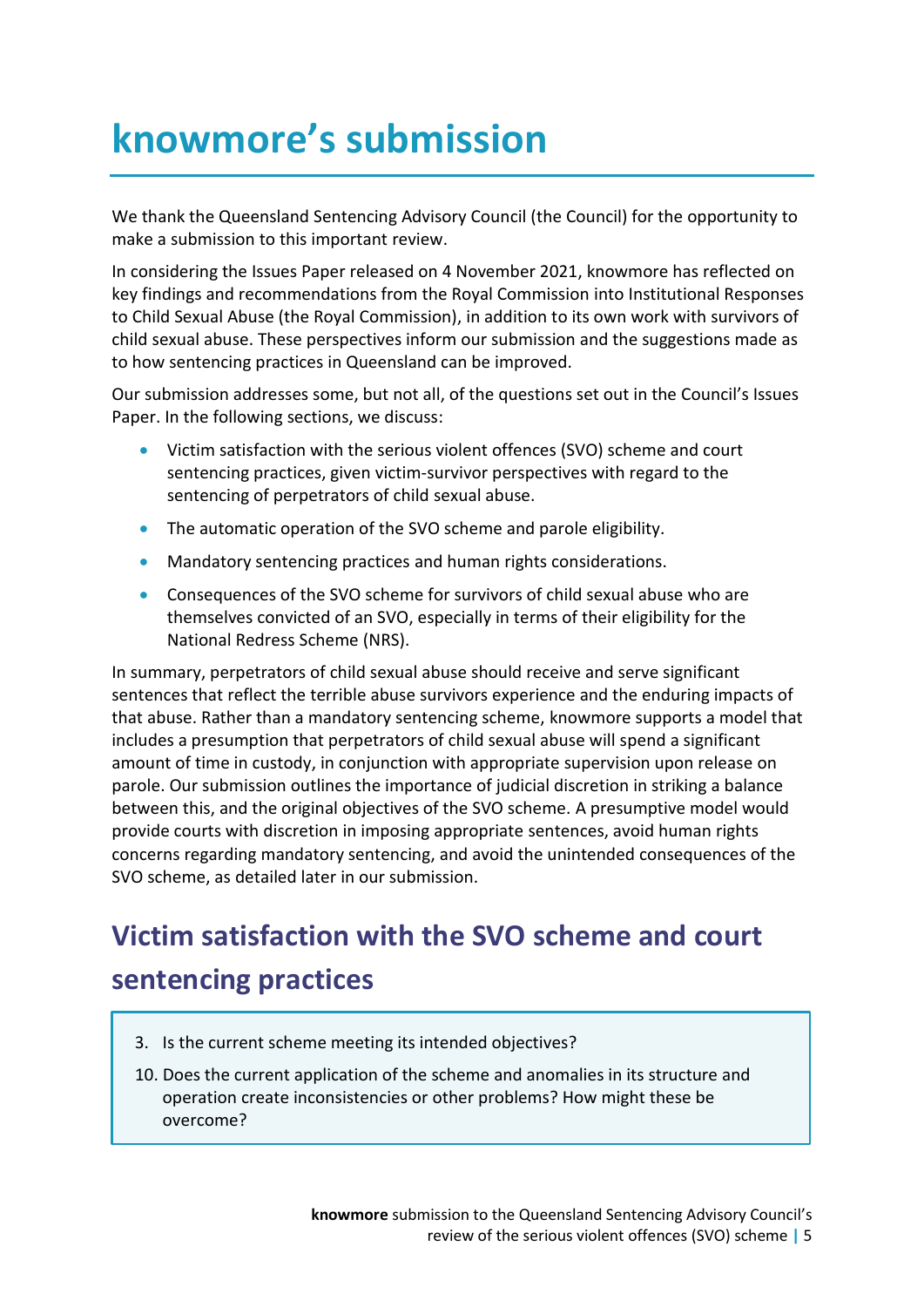- 24. Does the SVO scheme impact on victims' satisfaction with the sentencing process and if so, in what ways?
- 26. What considerations are important to victims in enhancing their satisfaction with the sentencing process for offences that could attract an SVO declaration?

Through our work with survivors of child sexual abuse, we have gained insight into the views of our client group about sentencing. The common view of survivors is that sentences for child sexual offences should be more severe, based upon the increasing societal understanding of the ongoing impact of the abuse on the survivor. <sup>2</sup> Survivors also report feeling let down after the stress and often trauma of the trial process, when they find that the offender has received what they consider a lenient sentence.<sup>3</sup>

We have found that for our clients, meaningful and significant sentencing is achieved when the seriousness of the offence is reflected in the sentence. Survivors live with the impact of each offence against them and feel that this reality should be reflected in the prison time served by the perpetrator/s.<sup>4</sup> This relates both to the length of the sentence, and the actual length of time that a perpetrator spends in prison (i.e. the non-parole period of the sentence).

For many reasons, it is often the case that the criminal charges that constitute the basis for the eventual trial and/or plea are not reflective of all of the incidents of abuse that the survivor suffered, especially due to difficulties with particularising offences and obtaining evidence. This means that survivors can feel that what the perpetrator is being sentenced for does not reflect the full extent of their criminality and the survivor's experience of abuse.<sup>5</sup>

In a narrow sense, the SVO scheme can contribute to victims' satisfaction with sentencing, as the 80 per cent rule ensures that perpetrators serve a large part of their sentence. However, knowmore is of the view that a mandatory scheme significantly fetters judicial discretion, which can impact the appropriateness of sentences and thereby negatively affect

[<www.childabuseroyalcommission.gov.au/sites/default/files/file-list/final\\_report\\_](http://www.childabuseroyalcommission.gov.au/sites/default/files/file-list/final_report_-_criminal_justice_report_-_parts_vii_to_x_and_appendices.pdf) criminal justice report - parts vii to x and appendices.pdf>.

<sup>2</sup> For more information, please see knowmore, *Submission to the Royal Commission into Institutional Responses to Child Sexual Abuse: Consultation Paper — Criminal Justice*, 31 October 2016, p. 33, [<www.childabuseroyalcommission.gov.au/sites/default/files/file](http://www.childabuseroyalcommission.gov.au/sites/default/files/file-list/Consultation%20Paper%20-%20Criminal%20Justice%20-%20Submission%20-%2032%20knowmore.pdf)[list/Consultation%20Paper%20-%20Criminal%20Justice%20-%20Submission%20-](http://www.childabuseroyalcommission.gov.au/sites/default/files/file-list/Consultation%20Paper%20-%20Criminal%20Justice%20-%20Submission%20-%2032%20knowmore.pdf) [%2032%20knowmore.pdf>](http://www.childabuseroyalcommission.gov.au/sites/default/files/file-list/Consultation%20Paper%20-%20Criminal%20Justice%20-%20Submission%20-%2032%20knowmore.pdf).

<sup>3</sup> Ibid.

<sup>4</sup> This is also reflective of the community's views about sentencing perpetrators of child sexual abuse offences. The Royal Commission recommended that legislation be introduced to "provide that sentences for child sexual abuse offences should be set in accordance with the sentencing standards at the time of sentencing instead of at the time of the offending, but the sentence must be limited to the maximum sentence available for the offence at the date when the offence was committed". See Royal Commission, *Criminal Justice Report: Parts VII–X and Appendices*, 2017, Recommendation 76,

<sup>5</sup> For more information, please see knowmore, *Submission to the Royal Commission: Consultation Paper — Criminal Justice*, p. 33.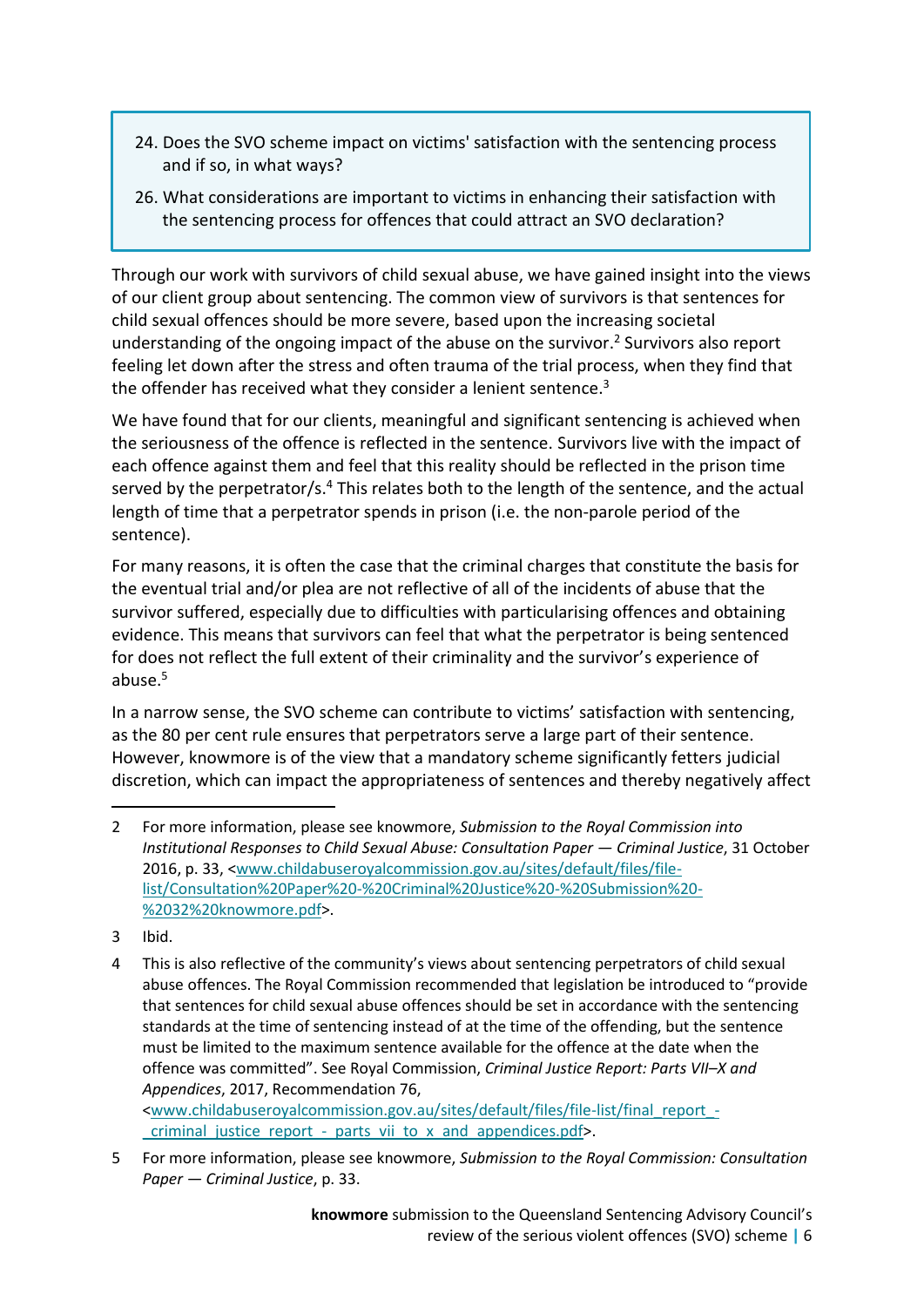victim-survivors' satisfaction with sentencing decisions. This is particularly evident where offences straddle the 10-year mark.

An example highlighted in the Issues Paper describes the sentencing of an offender where maintaining a sexual relationship with a child was the most serious offence charged. The sentencing judge noted that while "a sentence in the order of nine to 10 years imprisonment would be the appropriate range", a sentence of 10 years imprisonment would result in the automatic declaration. In order for the judge to take into account the defendant's guilty plea, the judge reduced the sentence to 9.5 years with no parole eligibility date set (meaning the offender would be eligible to apply for parole at the halfway mark).<sup>6</sup>

This issue is clearly encapsulated by the following sentencing remarks by the President of the Court of Appeal who observed that the SVO scheme impaired the court's ability to sentence appropriately:

*But for the distorting effect of the Penalties and Sentences (Serious Violent Offences) Amendment Act 1997 (Qld) […] this was a case which might have been dealt with by the imposition of a sentence of 10 to 12 years accompanied by a parole eligibility date after about four years. But that option was unavailable.*<sup>7</sup>

These examples of fettered judicial discretion show that sentencing choices are sometimes made to avoid enlivening the SVO scheme. This is an unintended consequence of the SVO scheme and presents the following issues:

- 1. Survivor satisfaction with the sentencing process, in terms of both the length of the sentence and the parole eligibility date, is negatively impacted. With a mandatory scheme where judges are sometimes forced to strategically navigate the enlivening of an SVO declaration, perpetrators of child sexual abuse may receive a shorter overall sentence and non-parole period. This increases instances where survivors may feel the sentencing decisions do not reflect the seriousness of the offending or the enduring impacts of the abuse.
- 2. The purpose of the SVO scheme to ensure sentencing reflects the "true facts and serious nature of the violence and harm in any given case<sup> $3$ </sup> – is not being realised. As above, the mandatory nature of the SVO scheme means that judges, to avoid enlivening an SVO declaration, may be forced to reduce a head sentence that may have been more reflective of the offending. This therefore creates a dissonance between the intention of the SVO scheme and the realities of its application. Additionally, the SVO scheme interferes with judicial officers' instinctive synthesis

<sup>6</sup> Queensland Sentencing Advisory Council, *Issues Paper: The '80 Per Cent Rule': The Serious Violent Offences Scheme in the Penalties and Sentences Act 1992 (Qld)*, November 2021, Brisbane, p. 46, [<www.sentencingcouncil.qld.gov.au/\\_\\_data/assets/pdf\\_file/0003/699240/QSAC-Issues-Paper-](http://www.sentencingcouncil.qld.gov.au/__data/assets/pdf_file/0003/699240/QSAC-Issues-Paper-The-80-per-cent-rule.pdf)[The-80-per-cent-rule.pdf>](http://www.sentencingcouncil.qld.gov.au/__data/assets/pdf_file/0003/699240/QSAC-Issues-Paper-The-80-per-cent-rule.pdf).

<sup>7</sup> Ibid p. 45; *R v Sprott; Ex parte Attorney-General (Qld)* [2019] QCA 116.

<sup>8</sup> Queensland, *Parliamentary Debates*, Legislative Assembly, 19 March 1997, 597 (Denver Beanland, Attorney-General and Minister for Justice), cited in Queensland Sentencing Advisory Council, *Issues Paper: The '80 Per Cent Rule'*, p. 6.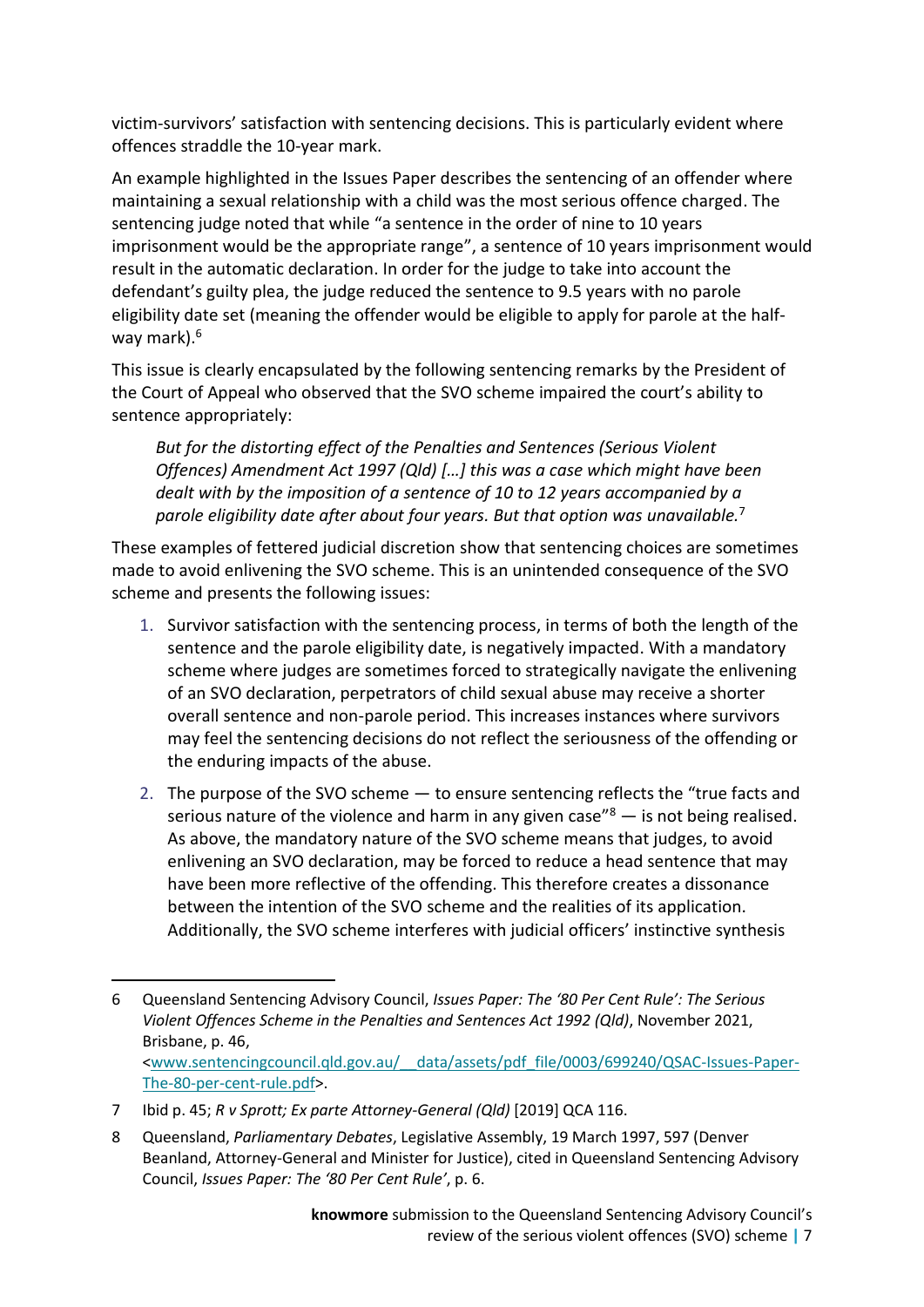approach to sentencing and therefore means that sentencing may not reflect the "true facts and serious nature" of cases.

Rather than a mandatory sentencing approach, knowmore recommends a model where there is a presumption that perpetrators of child sexual abuse are sentenced to serve a significant amount of prison time and a significant non-parole period as a proportion of their sentence. Such a model would better reflect survivor and community attitudes and expectations about the sentencing of perpetrators of child sexual abuse, while eliminating unintended consequences of a mandatory scheme.

A presumptive model ensures the sentencing discretion of the court remains, allowing a judge to adjust the head sentence and non-parole period for appropriate circumstances. The Royal Commission commented on the importance of judicial discretion, stating "preserving discretion for sentencing courts is the most appropriate course to recognise the many and various circumstances that arise in sentencing". <sup>9</sup> Therefore, knowmore is of the view that a model of this kind is better positioned to achieve the intended aims of the SVO scheme, and balance these with survivor satisfaction with sentencing practices.

<sup>9</sup> Royal Commission, *Criminal Justice Report: Parts VII–X and Appendices*, p. 307.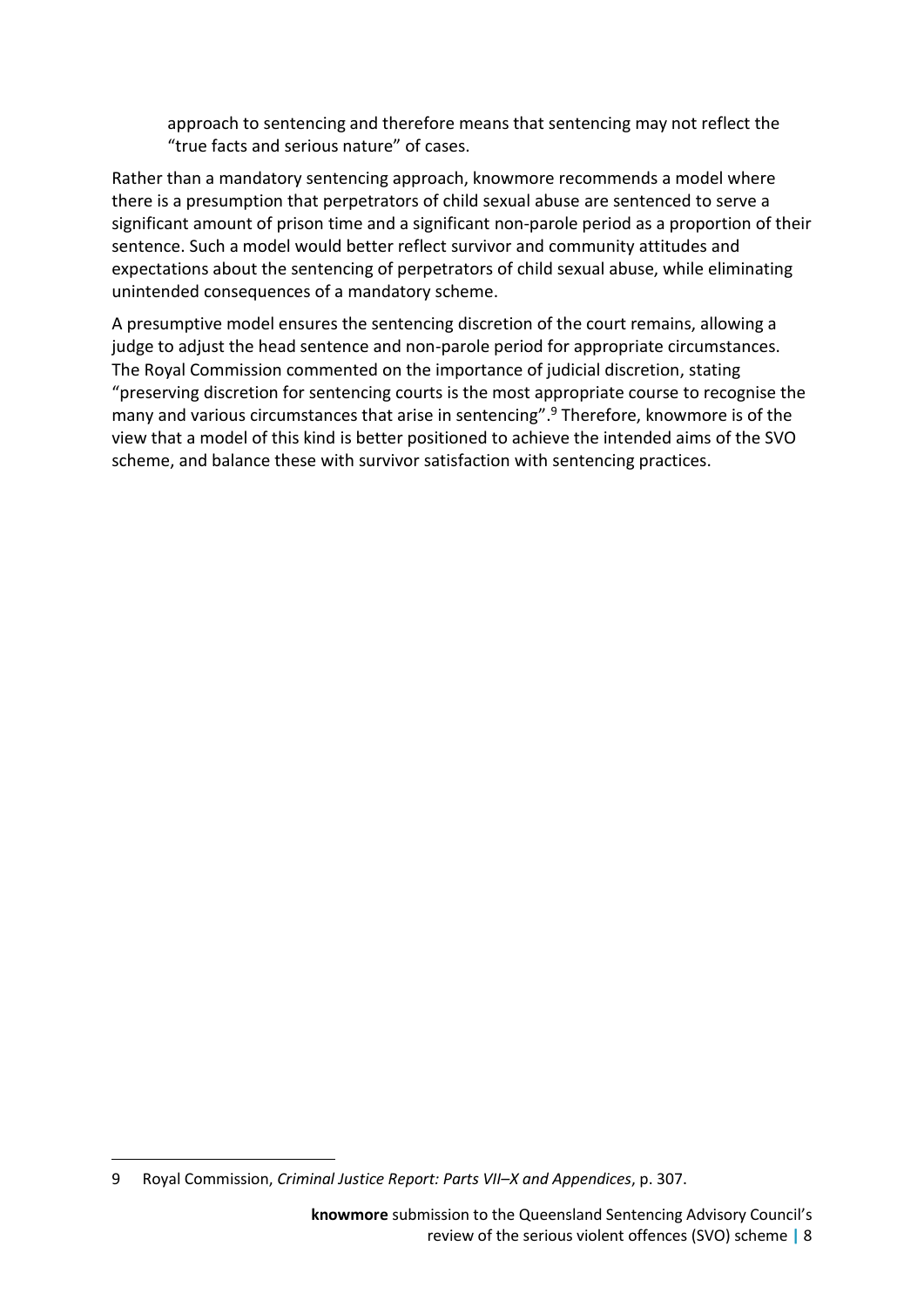## <span id="page-8-0"></span>**Automatic operation of the SVO scheme and parole eligibility**

- 12. Are mandatory sentencing schemes appropriate in certain cases such as for serious violent offences?
- 15. Is the 80 per cent/20 per cent split between the minimum period in custody and maximum period on parole appropriate for offenders declared convicted of an SVO or should this be changed? If changed, what approach do you support:

a) A fixed standard percentage non-parole period scheme (e.g. parole eligibility at two-thirds, 70%, 75% or other defined percentage of the head sentence); or

b) A minimum standard percentage non-parole period scheme (e.g. a minimum of two-thirds, 70%, 75% or other defined percentage of the head sentence); or

- c) A fixed set range (e.g. between 50–80% of the head sentence)?
- 17. If a court has the ability to depart from the scheme's mandatory application, is any legislative guidance required to a court in the setting of:
	- a) a lower non-parole period; and/or

b) a higher non-parole period; and

what form should this take (e.g. where there are 'exceptional circumstances' or 'special circumstances' or where this is 'in the interests of justice')?

18. What factors should be considered in the setting of either a higher or a lower nonparole period, and should these be legislated?

The Issues Paper notes that it is regarded as a 'rule of thumb' in Queensland that "where an offender pleads guilty and there are other mitigating features, such as a lack of prior criminal history or a commitment by the offender to their rehabilitation, the court will set a parole eligibility date at the one-third mark of the head sentence".<sup>10</sup> The Issues Paper further notes that "the parole eligibility dates for both maintaining a sexual relationship with a child and rape (without an SVO declaration) tend to be clustered around one third and half of the head sentence, with the majority being set at or below 50 per cent".<sup>11</sup>

knowmore submits that for perpetrators of child sexual abuse, a parole eligibility date of one-third to one-half of the head sentence is inappropriate and does not meet survivor expectations. Such low non-parole periods can be distressing to survivors as they do not reflect the seriousness of the offence, the abuse they have experienced, or the lifelong impact of the abuse. Survivors have also shared with us the feelings of fear they experience about perpetrators reoffending upon release.

<sup>10</sup> Queensland Sentencing Advisory Council, *Issues Paper: The '80 Per Cent Rule'*, p. 10.

<sup>11</sup> Ibid p. 37.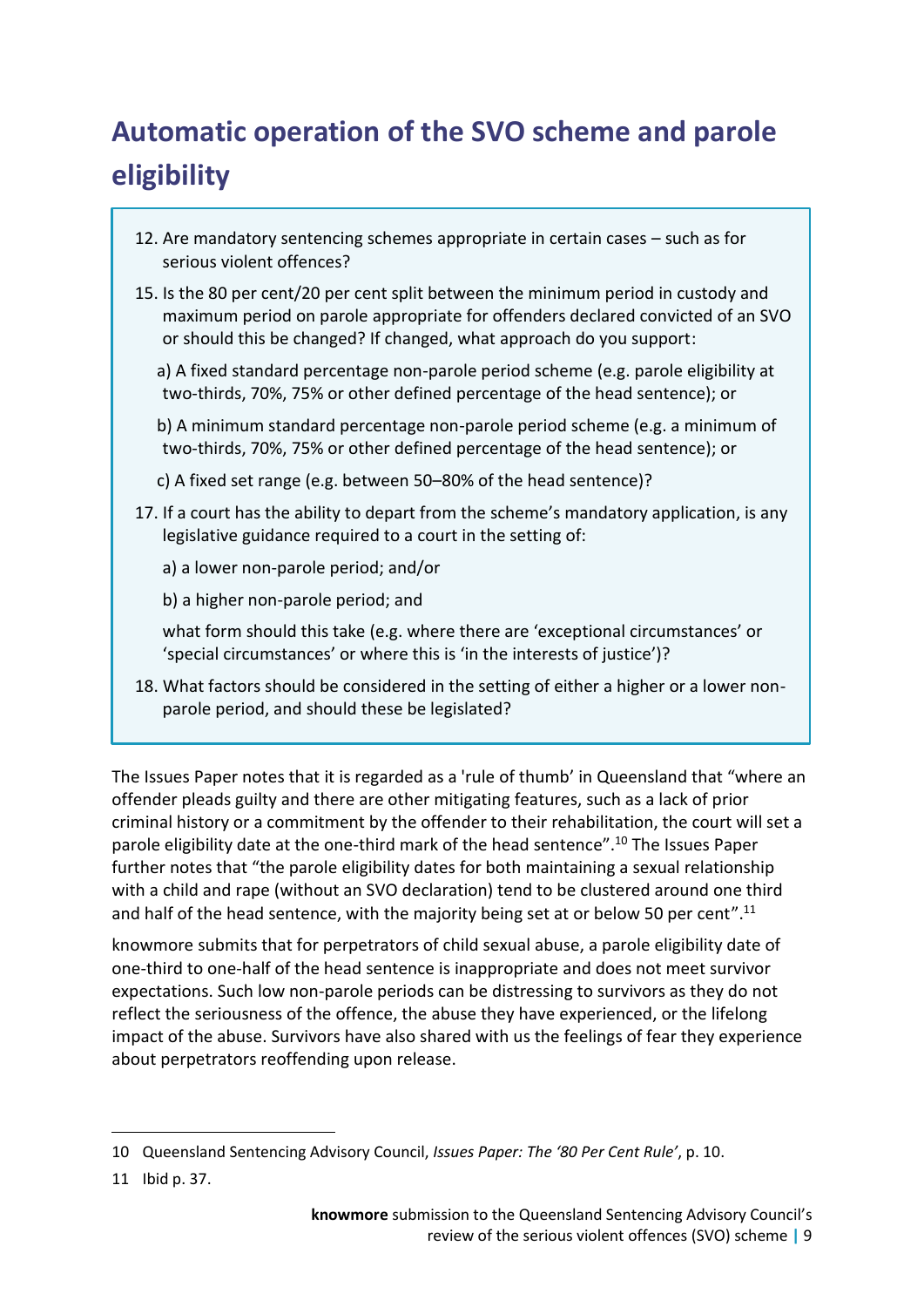We submit that perpetrators of sexual offences against children should serve a significant non-parole period. However, this needs to be balanced with considerations of supervision and community safety upon release. This is an area where the SVO scheme falls short, because the 80 per cent rule means that the time an offender is actively supervised in the community is limited.<sup>12</sup> This could potentially result in an increased risk of reoffending. rather than a reduction.

For this reason, knowmore recommends the presumptive sentencing model outlined above for perpetrators of child sexual abuse, allowing for judicial discretion to consider the correct balancing of all considerations and circumstances that arise when sentencing.

## <span id="page-9-0"></span>**Mandatory sentencing practices and human rights considerations**

28. What reforms could be made to the scheme to improve its compatibility with and/or to meet the test of being 'reasonably and demonstrably justifiable'?

knowmore's main human rights concerns with the SVO scheme relate to its mandatory nature.<sup>13</sup> In particular, knowmore is concerned by the lack of evidence supporting the effectiveness of mandatory sentencing policy in achieving the SVO scheme's stated objectives. This in turn calls into question the extent to which the limitations on human rights arising from the mandatory sentencing measures within the scheme are reasonably and demonstrably justifiable.

We make the point that the scheme does not have to be mandatory to achieve its intended aims and objectives. We therefore submit that increasing judicial discretion and removing the mandatory nature of the scheme would result in demonstrably fairer and justifiable sentencing outcomes.

#### **Concerns about the effectiveness and fairness of mandatory**

#### **sentencing**

The Royal Commission expressed concerns with mandatory sentencing policy, warning that it "…imposes a significant or complete constraint on judicial discretion…" and noting consequent problems with respect to its effectiveness and fairness. According to the Royal Commission:

*The criminological evidence is that mandatory sentences are not as effective as deterrents, do not reduce crime rates and generally operate in such a way that discriminates against certain minority groups. In terms of consistency, rather than leniency of sentences, mandatory sentencing has the effect of treating* 

<sup>12</sup> Ibid p. 27.

<sup>13</sup> We note that the making of a declaration is not mandatory if the sentence is less than 10 years.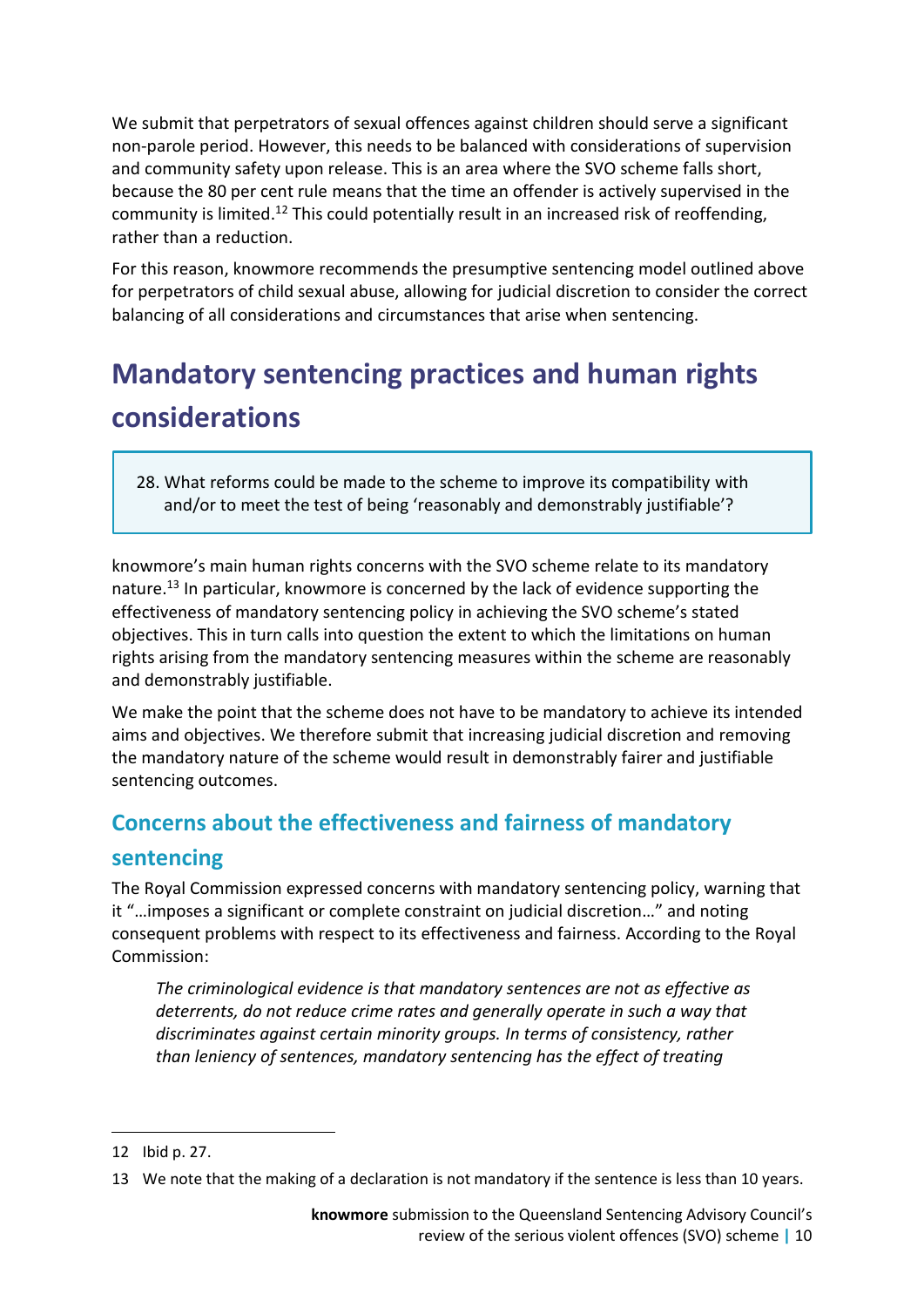*unlike cases as like, creating a form of unfairness analogous to the situation where there is too much discretion and where like cases are treated differently.* 14

This view is shared by a number of key stakeholders, including the Australian Law Reform Commission, which recommended against imposing mandatory sentences for federal offences,<sup>15</sup> and the Law Council of Australia, which states the following in its position paper on mandatory sentencing:

*The community is rightly concerned that law and order policies are effective in reducing crime and recidivism. However, there is a lack of any persuasive evidence that mandatory sentencing leads to these outcomes. Rather the evidence points to the significant financial and social cost of mandatory sentencing to individuals and to the community without a corresponding benefit in crime reduction.*<sup>16</sup>

As indicated above, there is a considerable risk that the lack of judicial flexibility and discretion inherent in mandatory sentencing will result in injustices in individual cases, and may have a disproportionate impact on already vulnerable groups.<sup>17</sup> This particularly includes Aboriginal and/or Torres Strait Islander peoples, and victims and survivors of child sexual abuse.

With regards to Aboriginal and/or Torres Strait Islander peoples, we note the Council's finding that, except for trafficking in dangerous drugs, Aboriginal and/or Torres Strait Islander offenders are overrepresented across all offence categories commonly attracting an SVO.<sup>18</sup> Background Paper 4 further highlights that of the 437 SVO declarations between 2011–12 and 2018–19, 20.1 per cent were made for Aboriginal and/or Torres Strait Islander offenders.<sup>19</sup> This is despite the 2016 Census reporting that only 4.0% of Queensland residents identified as being Aboriginal and/or Torres Strait Islander. <sup>20</sup> This mirrors the

- 14 A Freiberg, H Donnelly and K Gelb, *Sentencing for Child Sexual Abuse in Institutional Contexts*, July 2015, Sydney, p. 189, [<www.childabuseroyalcommission.gov.au/sites/default/files/file](http://www.childabuseroyalcommission.gov.au/sites/default/files/file-list/Research%20Report%20-%20Sentencing%20for%20Child%20Sexual%20Abuse%20in%20Institutional%20Context%20-%20Government%20responses.pdf)[list/Research%20Report%20-](http://www.childabuseroyalcommission.gov.au/sites/default/files/file-list/Research%20Report%20-%20Sentencing%20for%20Child%20Sexual%20Abuse%20in%20Institutional%20Context%20-%20Government%20responses.pdf) [%20Sentencing%20for%20Child%20Sexual%20Abuse%20in%20Institutional%20Context%20-](http://www.childabuseroyalcommission.gov.au/sites/default/files/file-list/Research%20Report%20-%20Sentencing%20for%20Child%20Sexual%20Abuse%20in%20Institutional%20Context%20-%20Government%20responses.pdf) [%20Government%20responses.pdf>](http://www.childabuseroyalcommission.gov.au/sites/default/files/file-list/Research%20Report%20-%20Sentencing%20for%20Child%20Sexual%20Abuse%20in%20Institutional%20Context%20-%20Government%20responses.pdf).
- 15 Australian Law Reform Commission, *Pathways to Justice — An Inquiry into the Incarceration Rate of Aboriginal and Torres Strait Islander Peoples*, Final Report No 133, 2017, Sydney, [<www.alrc.gov.au/wp-content/uploads/2019/08/final\\_report\\_133\\_amended1.pdf>](http://www.alrc.gov.au/wp-content/uploads/2019/08/final_report_133_amended1.pdf).
- 16 Law Council of Australia, *Mandatory Sentencing Policy*, May 2014, Canberra, [<www.lawcouncil.asn.au/publicassets/2c6c7bd7-e1d6-e611-80d2-005056be66b1/1405-Policy-](http://www.lawcouncil.asn.au/publicassets/2c6c7bd7-e1d6-e611-80d2-005056be66b1/1405-Policy-Statement-Mandatory-Sentencing-Policy-Position.pdf)[Statement-Mandatory-Sentencing-Policy-Position.pdf>](http://www.lawcouncil.asn.au/publicassets/2c6c7bd7-e1d6-e611-80d2-005056be66b1/1405-Policy-Statement-Mandatory-Sentencing-Policy-Position.pdf).
- 17 According to the Law Council of Australia, "mandatory sentencing regimes create especially unjust outcomes for… indigenous peoples, juveniles, persons with mental illness or cognitive impairment, and the impoverished". See Law Council of Australia, *Mandatory Sentencing Policy*.
- 18 Queensland Sentencing Advisory Council, *Issues Paper: The '80 Per Cent Rule'*, p. 23.
- 19 Queensland Sentencing Advisory Council, *Background Paper 4: Analysis of Sentencing and Parole Outcomes: The Who, What and How Long of Serious Violent Offences*, October 2021, Brisbane, p. 18, <www.sentencingcouncil.qld.gov.au/ data/assets/pdf file/0008/698939/svo[scheme-review-background-paper-4.pdf>](http://www.sentencingcouncil.qld.gov.au/__data/assets/pdf_file/0008/698939/svo-scheme-review-background-paper-4.pdf).
- 20 Queensland Government Statistician's Office, *Aboriginal and Torres Strait Islander Peoples in Queensland, Census 2016*, 2017, Brisbane, [<www.qgso.qld.gov.au/issues/2796/aboriginal-](http://www.qgso.qld.gov.au/issues/2796/aboriginal-torres-strait-islander-peoples-qld-census-2016.pdf)

**knowmore** submission to the Queensland Sentencing Advisory Council's review of the serious violent offences (SVO) scheme **|** 11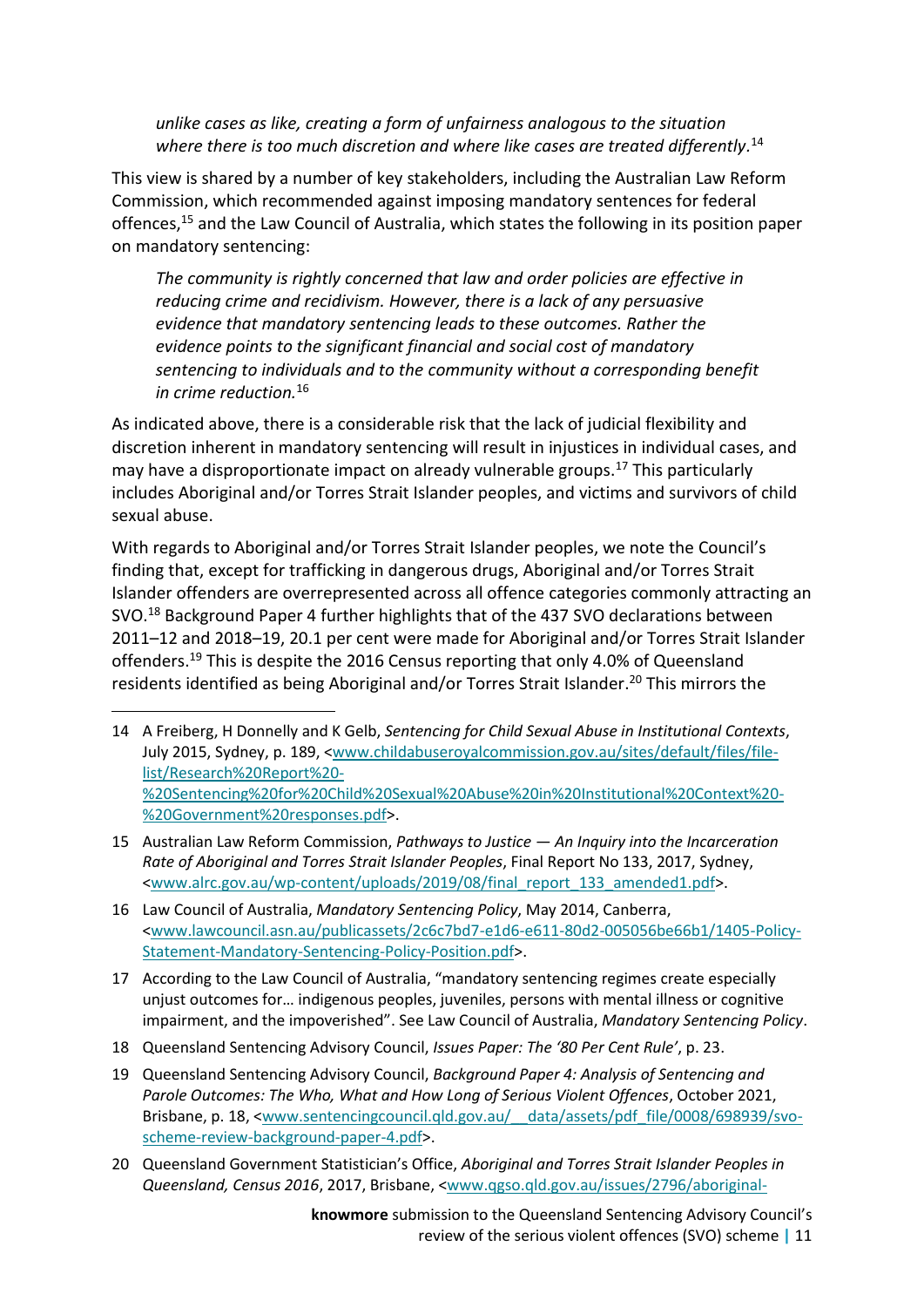overrepresentation and incarceration of Aboriginal and/or Torres Strait Islander peoples in Queensland's criminal justice system generally,<sup>21</sup> which is of grave concern. Clearly, the SVO scheme has a disproportionate impact on Aboriginal and/or Torres Strait Islander peoples.

With regards to survivors of child sexual abuse, we emphasise that this group is significantly overrepresented in adult detention facilities in Queensland. <sup>22</sup> In addition, our experience working with this client group has provided us with many accounts and significant insight into the risks of further harm that the detention environment can pose for these survivors. The Royal Commission addressed these issues at length in Volume 5 of its Final Report,<sup>23</sup> but some of the prevalent issues include:

- Barriers within the prison environment to making disclosures about child sexual abuse (including concerns about the perceived futility of reporting to correctional services authorities or police), which in turn impact on survivors' wellbeing and recovery.
- The lack of supports available either internally or from visiting external providers of therapeutic treatment and support — to promote wellbeing and help survivors manage the impacts of complex trauma and heal. This is a particular issue for many prisoners who have reported to us that prison has provided an environment where they are able to become substance free and have the mindset and time to work on their behaviours and their trauma, if only suitable professional support was available.
- A lack of trauma-informed practice and knowledge of the impacts of child sexual abuse within the prison environment, which in turn can lead to traumatisation during routine practices such as strip-searching and urine testing of survivors, and the co-location of prisoners (i.e. locating survivors with child sex offenders, which is unfortunately particularly common in these environments).
- A lack of cultural awareness regarding the experiences of Aboriginal and/or Torres Strait Islander survivors and the importance of culturally appropriate supports in the prison environment.
- A lack of access to appropriate supports for pre- and post-release planning to help survivors manage outside the prison environment, recognising the particular difficulty of this for survivors who have often experienced long term institutionalisation.

[torres-strait-islander-peoples-qld-census-2016.pdf>](http://www.qgso.qld.gov.au/issues/2796/aboriginal-torres-strait-islander-peoples-qld-census-2016.pdf).

<sup>21</sup> In Queensland, as at 30 June 2020, Aboriginal and Torres Strait Islander peoples were 12 times more likely than non-Aboriginal and Torres Strait Islander people to be in prison. See Queensland Government Statistician's Office, *Prisoners in Queensland, 2020*, 2020, Brisbane, [<www.qgso.qld.gov.au/issues/2951/prisoners-qld-2020.pdf>](http://www.qgso.qld.gov.au/issues/2951/prisoners-qld-2020.pdf).

<sup>22</sup> Royal Commission, *Final Report: Volume 5, [Private Sessions](file:///C:/Users/simon/Downloads/Royal%20Commission%20into%20Institutional%20Responses%20to%20Child%20Sexual%20Abuse,%20Final%20Report:%20Volume%2015)*, 2017, Chapter 8 and Appendix S, [<www.childabuseroyalcommission.gov.au/sites/default/files/final\\_report\\_](http://www.childabuseroyalcommission.gov.au/sites/default/files/final_report_-_volume_5_private_sessions.pdf) volume 5 private sessions.pdf>.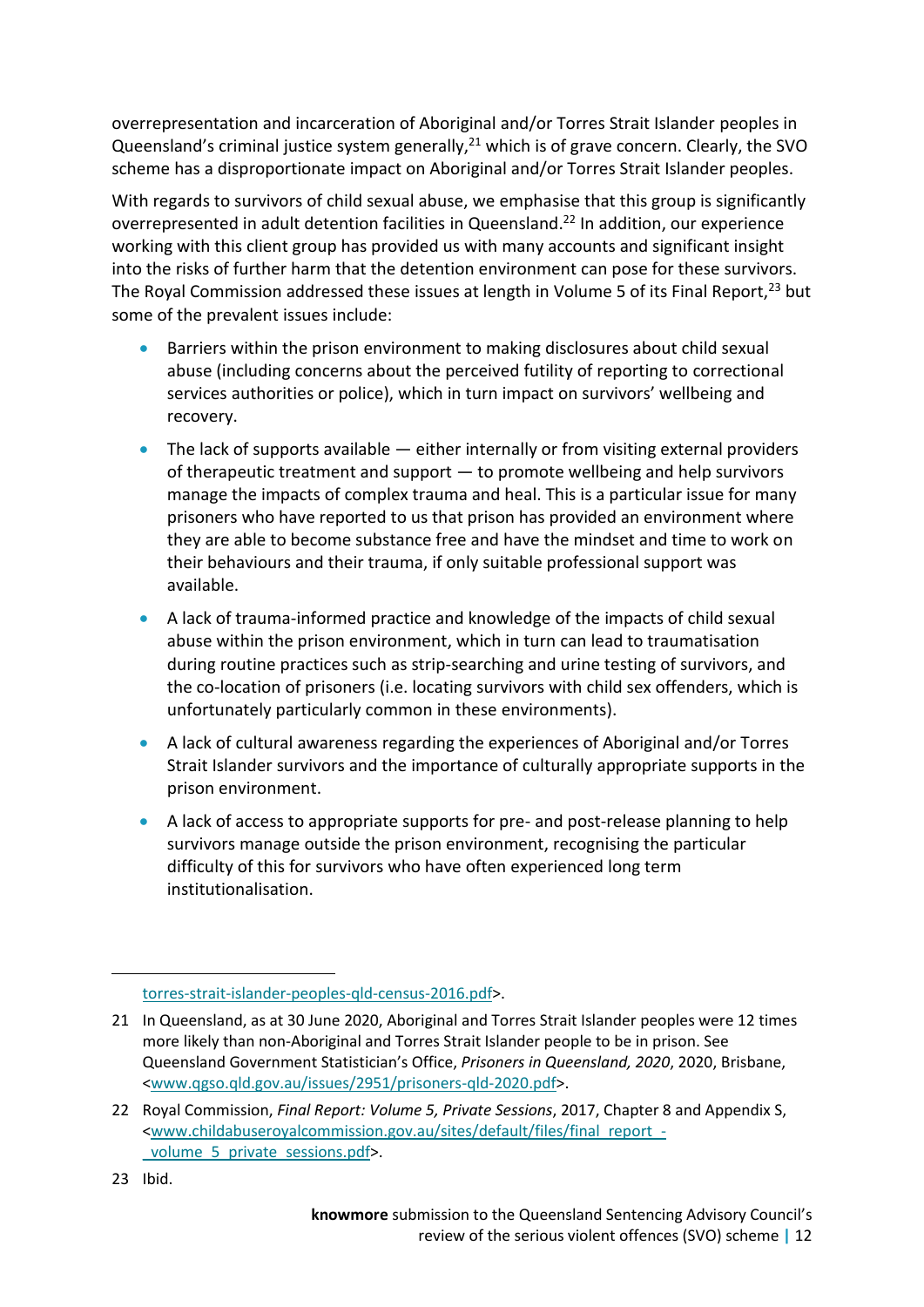- The prison environment presenting problems for prisoners in being able to obtain and confidentially store records relating to their time in institutions as children and experiences of child sexual abuse.
- Legal barriers and practical difficulties in being able to pursue justice-seeking options, such as civil cases or redress, while incarcerated.<sup>24</sup>

#### **Consideration of reforms**

We encourage the Council to closely consider both the International Covenant on Civil and Political Rights (the ICCPR)<sup>25</sup> and Queensland's *Human Rights Act 2019* (the HRA) when contemplating abolishing or reforming the SVO scheme. In particular:

- We note the Law Council of Australia's concerns that "mandatory sentencing may breach Article 9 of the ICCPR and amount to arbitrary detention because the sentence imposed can result in disproportionate sentences".<sup>26</sup> knowmore is of the view that sentencing reforms should be evidence based, and any substantial departures from accepted sentencing principles and standards must be necessary and proportionate.
- We note that under section 13 of the HRA, "human rights limitations must be justified as a proportionate way of achieving the purpose of legislation, provided there is evidence that it is the least restrictive option".<sup>27</sup> We also note, as stated in the Issues Paper, that "the SVO scheme was introduced prior to the operation of the HRA" and so "specific consideration was not given to whether any limitations the scheme placed on human rights were reasonable and justified". <sup>28</sup> Despite the SVO scheme's earlier inception, we submit that the scheme should adhere to these overarching human rights principles.

We reiterate the point that a scheme does not have to be mandatory to achieve its intended aims and objectives. We submit that knowmore's recommended presumptive model, in allowing for judicial discretion, is more compatible with human rights considerations and better meets the test of being 'reasonably and demonstrably justifiable', while still being able to achieve the original objectives of the SVO scheme.

If the SVO scheme is retained, knowmore recommends that additional monitoring and research be conducted to determine the rate at which other vulnerable groups (including, if

28 Queensland Sentencing Advisory Council, *Issues Paper: The '80 Per Cent Rule'*, p. 31.

<sup>24</sup> For example, the *National Redress Scheme for Institutional Child Sexual Abuse Act 2018* (Cth) restricts the eligibility of a person currently in prison, or who has ever been sentenced to a term of imprisonment of five years or more, to make a claim for redress to the Scheme. We discuss this further on pages 14 and 15.

<sup>25</sup> United Nations General Assembly, *International Covenant on Civil and Political Rights*, 16 December 1966, United Nations, Treaty Series, vol. 999, p. 171, [<treaties.un.org/doc/publication/unts/volume%20999/volume-999-i-14668-english.pdf>](https://treaties.un.org/doc/publication/unts/volume%20999/volume-999-i-14668-english.pdf).

<sup>26</sup> Law Council of Australia, *Policy Discussion Paper on Mandatory Sentencing*, May 2014, Canberra, p. 22, [<www.lawcouncil.asn.au/publicassets/f370dcfc-bdd6-e611-80d2-](http://www.lawcouncil.asn.au/publicassets/f370dcfc-bdd6-e611-80d2-005056be66b1/1405-Discussion-Paper-Mandatory-Sentencing-Discussion-Paper.pdf) [005056be66b1/1405-Discussion-Paper-Mandatory-Sentencing-Discussion-Paper.pdf>](http://www.lawcouncil.asn.au/publicassets/f370dcfc-bdd6-e611-80d2-005056be66b1/1405-Discussion-Paper-Mandatory-Sentencing-Discussion-Paper.pdf).

<sup>27</sup> Queensland Sentencing Advisory Council, *Issues Paper: The '80 Per Cent Rule'*, p. 31.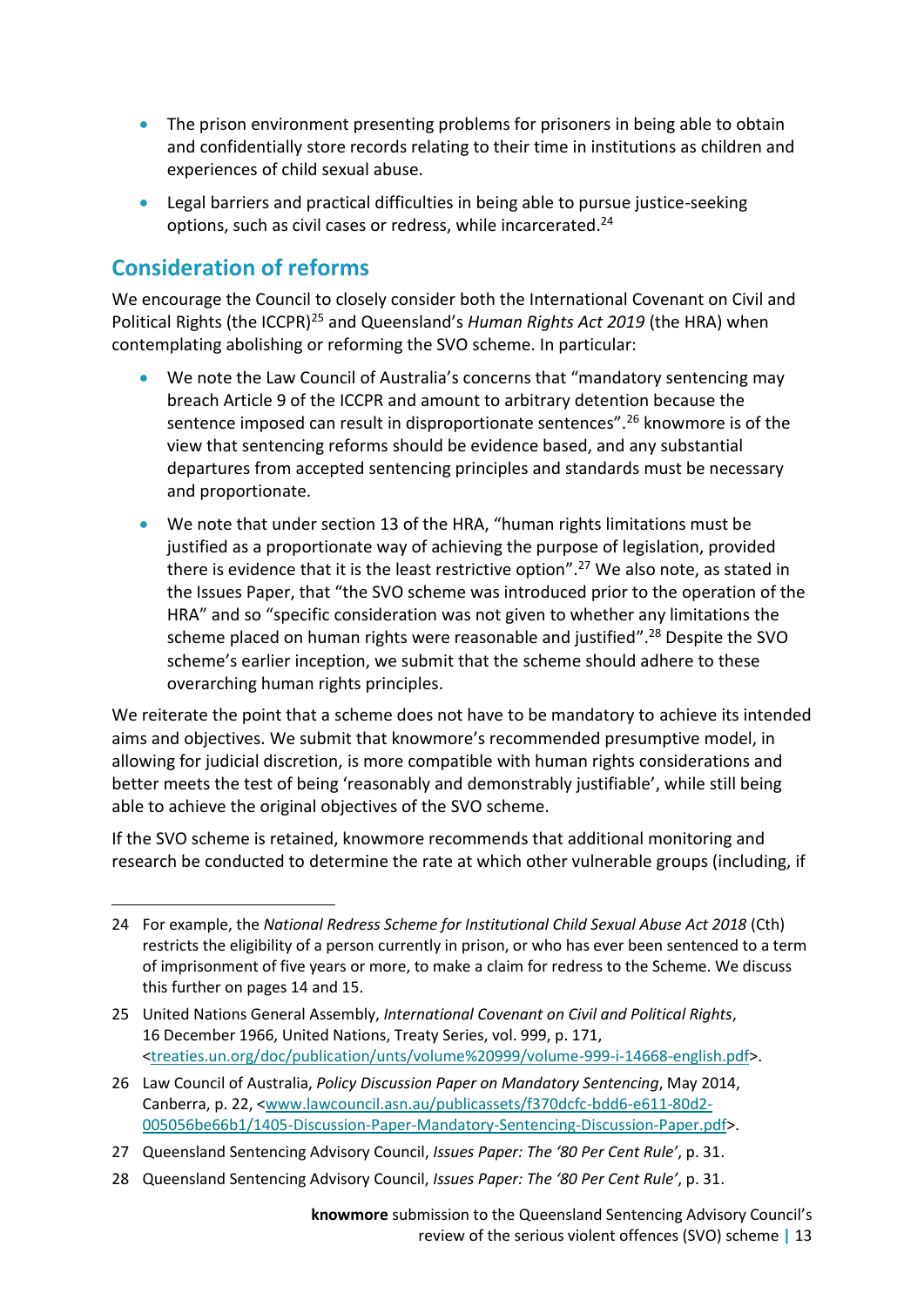possible, survivors of child sexual abuse) receive SVO declarations. A further review of this data should be conducted to assess the appropriateness of continuing the SVO scheme.

## <span id="page-13-0"></span>**Other issues not addressed — consequences for survivors of child sexual abuse convicted of serious violent offences**

29. Is there any other issue in relation to the SVO scheme or sentencing responses for serious violent offences that have not been addressed in the questions, that you would like to raise with the Council?

As noted earlier, survivors of childhood sexual abuse are significantly overrepresented in adult prisons. The Royal Commission noted the possible link between experiences of child sexual abuse and subsequent criminal offending,<sup>29</sup> citing a study that found child sexual abuse survivors were almost five times more likely to be charged with an offence than their peers from the general population.<sup>30</sup> Relevant findings from the Royal Commission were also referenced in the Second Year Review of the NRS:

*The Royal Commission documented the higher proportion of prisoners who had been victims of child sexual abuse compared with the general population and acknowledged the growing body of research on the relationship between abuse as a child and criminal offending.*<sup>31</sup>

Support services further highlighted in their submissions to the Second Year Review that:

*…some applicants [to the NRS] have additional complex needs, including significant mental health issues, drug and alcohol addictions, homelessness; and are experiencing personal safety concerns. Some are in gaol. These are circumstances that correlate directly with their childhood abuse and subsequent trauma.*<sup>32</sup>

This reality means that some survivors of child sexual abuse will during their life go on to commit offences subject to the SVO scheme. The SVO scheme can therefore have consequences for these survivors, in terms of both the impact of an SVO declaration on

<sup>29</sup> Royal Commission, *Final Report: Volume 14, Contemporary Detention Environments*, 2017, p. 100, [<www.childabuseroyalcommission.gov.au/sites/default/files/final\\_report\\_](http://www.childabuseroyalcommission.gov.au/sites/default/files/final_report_-_volume_15_contemporary_detention_environments.pdf) volume 15 contemporary detention environments.pdf>.

<sup>30</sup> Ibid; MC Cutajar, JR Ogloff and P Mullen, *Child Sexual Abuse and Subsequent Offending and Victimisation: A 45-year Follow-up Study*, Report to the Criminology Research Council, May 2011, pp. 36 and 47–48, [<www.aic.gov.au/sites/default/files/2020-05/0910-13.pdf>](http://www.aic.gov.au/sites/default/files/2020-05/0910-13.pdf).

<sup>31</sup> R Kruk AO, *Final Report: [Second Year Review of the National Redress Scheme](https://www.nationalredress.gov.au/sites/default/files/documents/2021-06/d21-508932-final-report-second-year-review-national-redress-scheme.pdf)*, 2021, p. 67, [<www.nationalredress.gov.au/sites/default/files/documents/2021-06/d21-508932-final-report](http://www.nationalredress.gov.au/sites/default/files/documents/2021-06/d21-508932-final-report-second-year-review-national-redress-scheme.pdf)[second-year-review-national-redress-scheme.pdf>](http://www.nationalredress.gov.au/sites/default/files/documents/2021-06/d21-508932-final-report-second-year-review-national-redress-scheme.pdf).

<sup>32</sup> Ibid p. 208.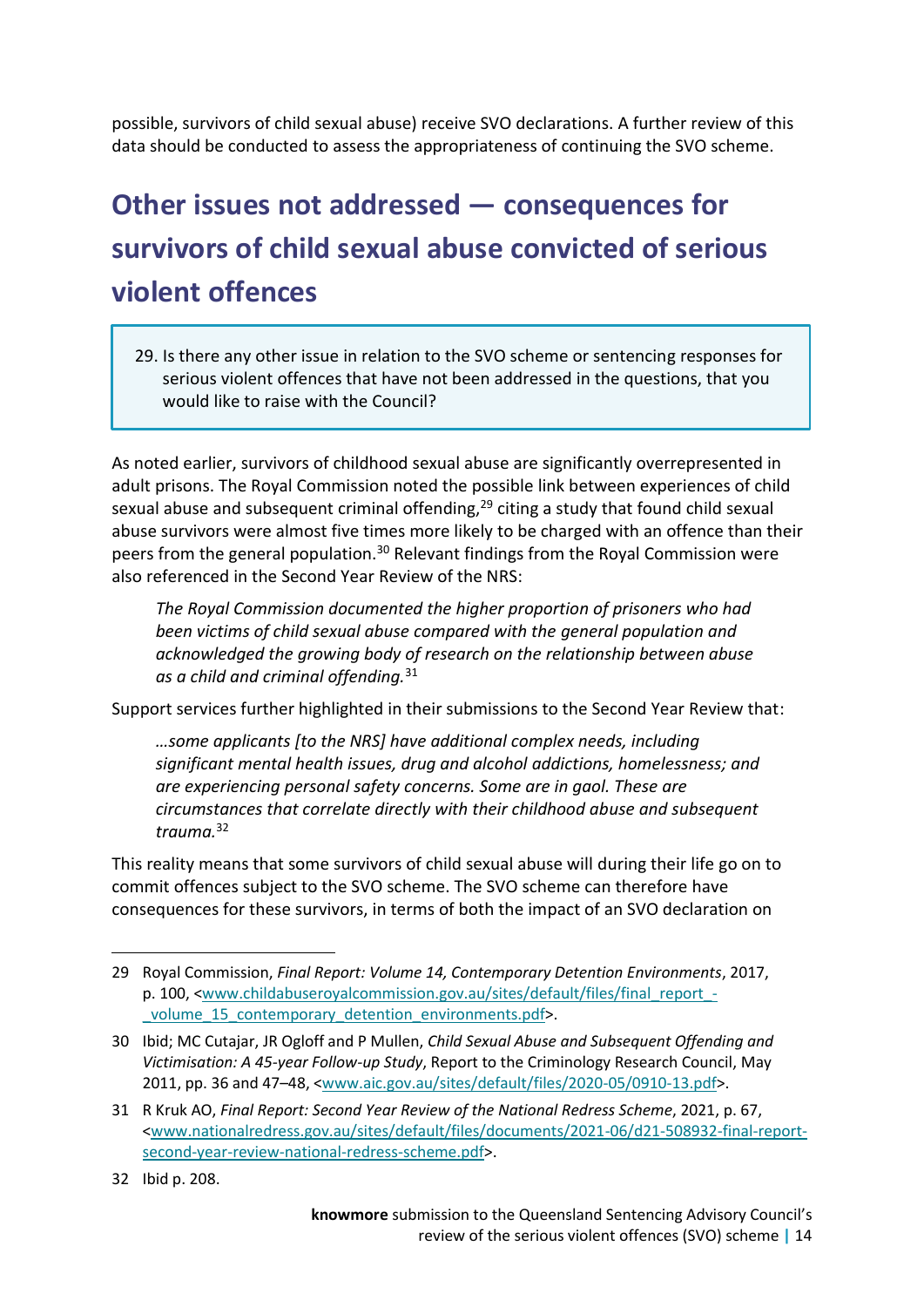their eligibility for redress under the NRS, and the extent to which their experience of childhood sexual abuse is considered during their sentencing.

#### **SVO declarations and NRS eligibility**

knowmore has engaged extensively in relation to proposed reforms to the design and operation of the NRS and has addressed many barriers to survivors obtaining justice through this Scheme.<sup>33</sup> The following comments relate to the specific circumstances where we assist survivors of child sexual abuse who have themselves been convicted of serious criminal offences, which may prevent them from being eligible to make an application to the NRS. knowmore is concerned that survivors of child sexual abuse subject to an SVO declaration may experience increased difficulty accessing the NRS and may receive outcomes of ineligibility.

#### NRS eligibility of survivors with serious criminal convictions

Under the NRS, survivors of institutional child sexual abuse who have been sentenced to a term of imprisonment of five years or longer for any offence are not automatically entitled to redress. Rather, they are asked to complete a Serious Criminal Convictions Additional Information Form. <sup>34</sup> The Operator of the Scheme must then make a determination that providing redress to the person would not bring the Scheme into disrepute, or adversely affect public confidence in, or support for, the Scheme.<sup>35</sup>

In making this determination, the Operator must:

- Provide written notice to specified advisors requesting advice about whether the Operator should make a determination that the person is not prevented from being entitled to redress.<sup>36</sup> The specified advisors are generally the Attorney-General of the jurisdiction where the abuse occurred and the Attorney‑General of the jurisdiction where the person was convicted.<sup>37</sup>
- Consider any advice given by a specified advisor, the nature of the offence, the length of the sentence, the length of time since the person committed the offence, any rehabilitation of the person, and any other matter that the Operator considers is relevant.<sup>38</sup>

- 37 Ibid s 63(3).
- 38 Ibid s 63(6).

<sup>33</sup> See for example, knowmore's submissions to the Second Year Review of the NRS and the Joint Select Committee on Implementation of the NRS (available at [<knowmore.org.au/leading](file:///C:/Users/simon/Downloads/knowmore.org.au/leading-change/improving-the-nrs/)[change/improving-the-nrs/>](file:///C:/Users/simon/Downloads/knowmore.org.au/leading-change/improving-the-nrs/)).

<sup>34</sup> NRS, *Serious Criminal Convictions Additional Information Form*, [<http://www.nationalredress.gov.au/sites/default/files/documents/2021-](http://www.nationalredress.gov.au/sites/default/files/documents/2021-03/nrs0042103_0.pdf) [03/nrs0042103\\_0.pdf>](http://www.nationalredress.gov.au/sites/default/files/documents/2021-03/nrs0042103_0.pdf).

<sup>35</sup> *National Redress Scheme for Institutional Child Sexual Abuse Act 2018* (Cth) s 63(5).

<sup>36</sup> Ibid s 63(4).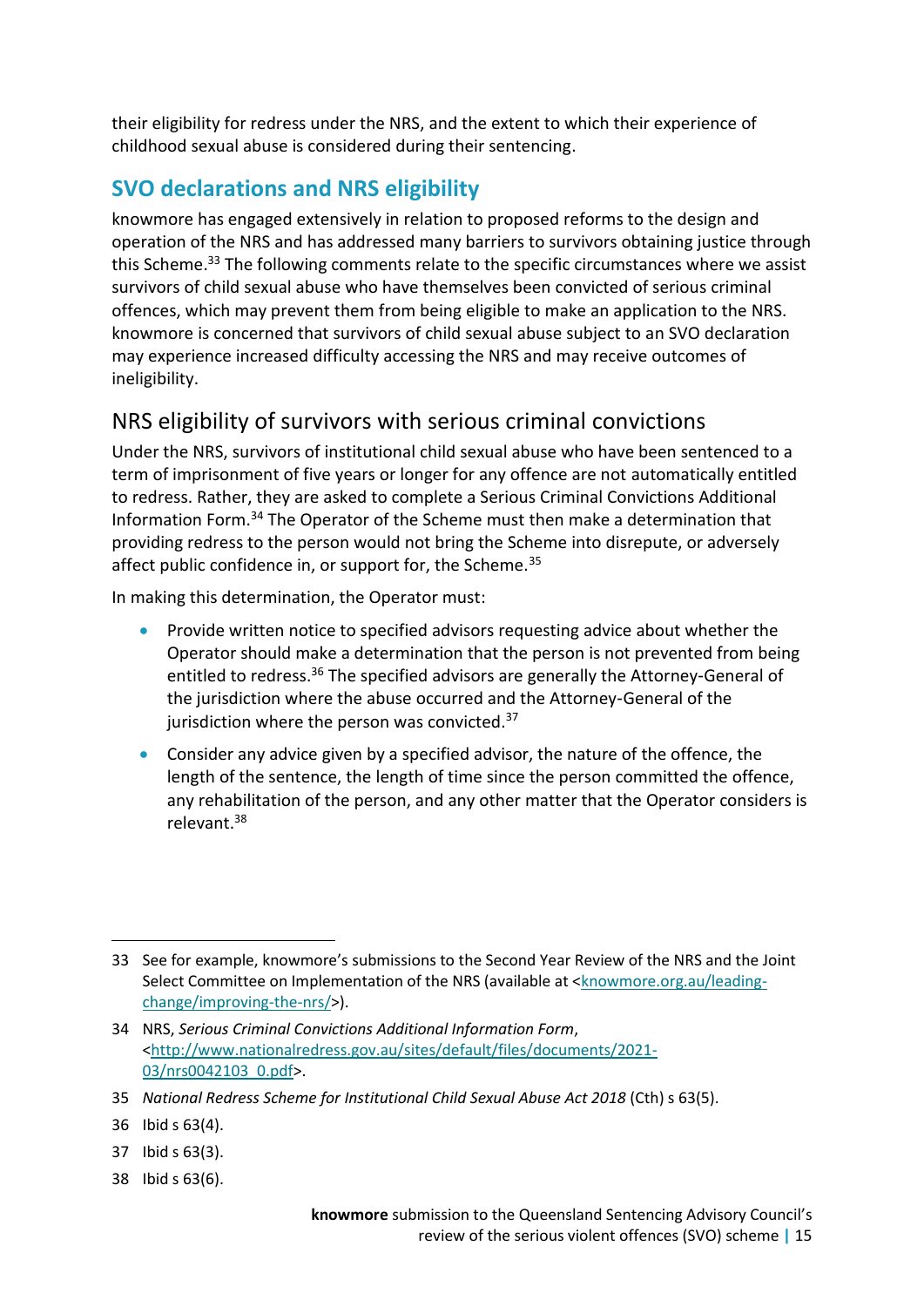#### Impact of SVO declarations on NRS eligibility

As noted above, a person's rehabilitation is one factor given weight in determining whether someone with a serious criminal conviction is entitled to redress under the NRS. Question 10 of the NRS Serious Criminal Convictions Additional Information Form asks, "Can you describe how you have rehabilitated since your offence?" This question considers whether the applicant has completed any rehabilitation programs, undertaken education or training courses, or held jobs since the offending.

A consequence of the SVO scheme is that offenders subject to an SVO declaration have a mandatory non-parole period of 80 per cent of their head sentence. The 80 per cent nonparole period can negatively impact an offender's chances of successful rehabilitation. This is because the date of parole eligibility is very close to the expiry of their full head sentence and may disincentivise some prisoners from participating in programs linked with early release or prospects of parole.

Moreover, a key purpose of parole is to allow for an offender's reintegration into the community to promote rehabilitation and subsequently reduce recidivism. The University of Melbourne's literature review concluded that "more and not less time on parole would allow time to engage in rehabilitative programs" to reduce the risk of reoffending, build strengths and take steps towards desistance.<sup>39</sup>

Rehabilitation can therefore be evidenced by how an offender reintegrates into the community upon release from prison and whether or not they reoffend. This is difficult to assess in a mandatory scheme that restricts supervised release and disincentivises people from participating in programs linked with early release and rehabilitation.

If survivors are or were subject to an SVO declaration and apply to the NRS, they may be unable to demonstrate their progress towards rehabilitation and reintegration, thereby potentially impacting their NRS eligibility. Furthermore, in circumstances where a survivor has received an SVO declaration, a specified advisor, by virtue of the declaration being made, may recommend that the survivor be prevented from receiving redress.

On this point, knowmore has advocated for the removal of the current restrictions on eligibility for prisoners and people with serious criminal convictions.<sup>40</sup> The Second Year Review of the NRS made a recommendation to the Federal Government consistent with

<sup>39</sup> A Day, S Ross and K McLachlan, *The Effectiveness of Minimum Non-Parole Period Schemes for Serious Violent, Sexual and Drug Offenders and Evidence-Based Approaches to Community Protection, Deterrence and Rehabilitation*, Report prepared for the Queensland Sentencing Advisory Council, August 2021, pp. 13–14 and 23, [<www.sentencingcouncil.qld.gov.au/\\_\\_data/assets/pdf\\_file/0005/698621/svo-scheme-review](http://www.sentencingcouncil.qld.gov.au/__data/assets/pdf_file/0005/698621/svo-scheme-review-literature-review.pdf)[literature-review.pdf>](http://www.sentencingcouncil.qld.gov.au/__data/assets/pdf_file/0005/698621/svo-scheme-review-literature-review.pdf).

<sup>40</sup> knowmore, *Submission to the Senate Committee for Community Affairs: The Commonwealth Redress Scheme for Institutional Child Sexual Abuse Bill 2017 and Related Bill*, 2 February 2018, pp. 8–20; knowmore, *Submission to the Joint Select Committee: Inquiry into the Implementation of the Redress Related Recommendations of the Royal Commission*, August 2018, pp. 7–8; knowmore, *Submission to the Joint Select Committee on Implementation of the National Redress Scheme*, 28 April 2020, pp. 23–24. Available at [<knowmore.org.au/leading](https://knowmore.org.au/leading-change/submissions/)[change/submissions/>](https://knowmore.org.au/leading-change/submissions/).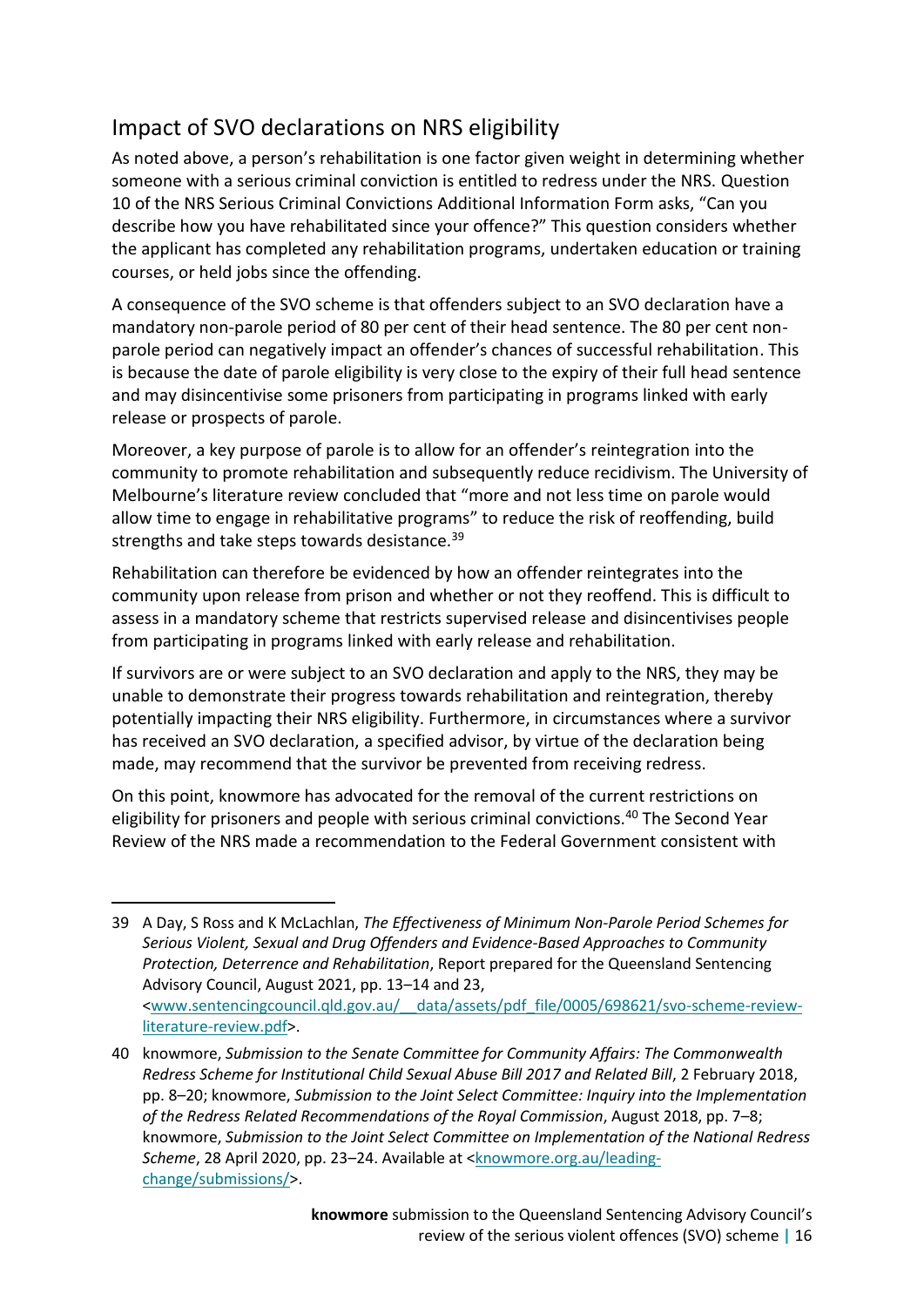this. <sup>41</sup> If this Second Year Review recommendation is adopted by the Federal Government, it would not alter knowmore's position with regard to the introduction of a presumptive model rather than a mandatory model for the SVO scheme.

#### **Sentencing of survivors**

Where it is known that a person is a survivor of child sexual abuse, the connection between their experience of abuse and later criminal offending should be an important consideration in sentencing.

During our work supporting survivors in prison to engage with the Royal Commission, we assisted large numbers of prisoners in Queensland. Many of these survivors reported suffering sexual abuse, and usually related serious physical and emotional abuse, as children in youth detention settings — particularly in Westbrook (under all of its iterations as a Training Centre, Youth Centre and Youth Detention Centre) and the Sir Leslie Wilson Youth Detention Centre at Windsor.

The prevalence of child abuse in these notorious institutions was of a level that impacted large numbers of children who were placed in those centres. Many of our clients have reported that their experience of abuse in these youth detention settings has impacted adversely and seriously upon them throughout their lives, with such experiences being a factor contributing to their adult offending (which often involved serious violent crimes) and imprisonment.

Queensland's sad history of serious sexual abuse being perpetrated against so many children in detention means that a sentencing model that allows for judicial discretion is essential. A survivor's experience of child sexual abuse and the impact of that experience, where it is known to the court, should in our submission be a relevant factor in sentencing. The sentencing model we recommend would allow the link between experiences of child sexual abuse and subsequent offending to be appropriately acknowledged.

We also note the complex circumstances where a survivor of child sexual abuse has been convicted of a child sexual abuse offence. Here, we again reiterate the importance of unfettered judicial discretion.

<sup>41</sup> R Kruk AO, *Second Year Review of the NRS*, Recommendation 3.2, p. 75.